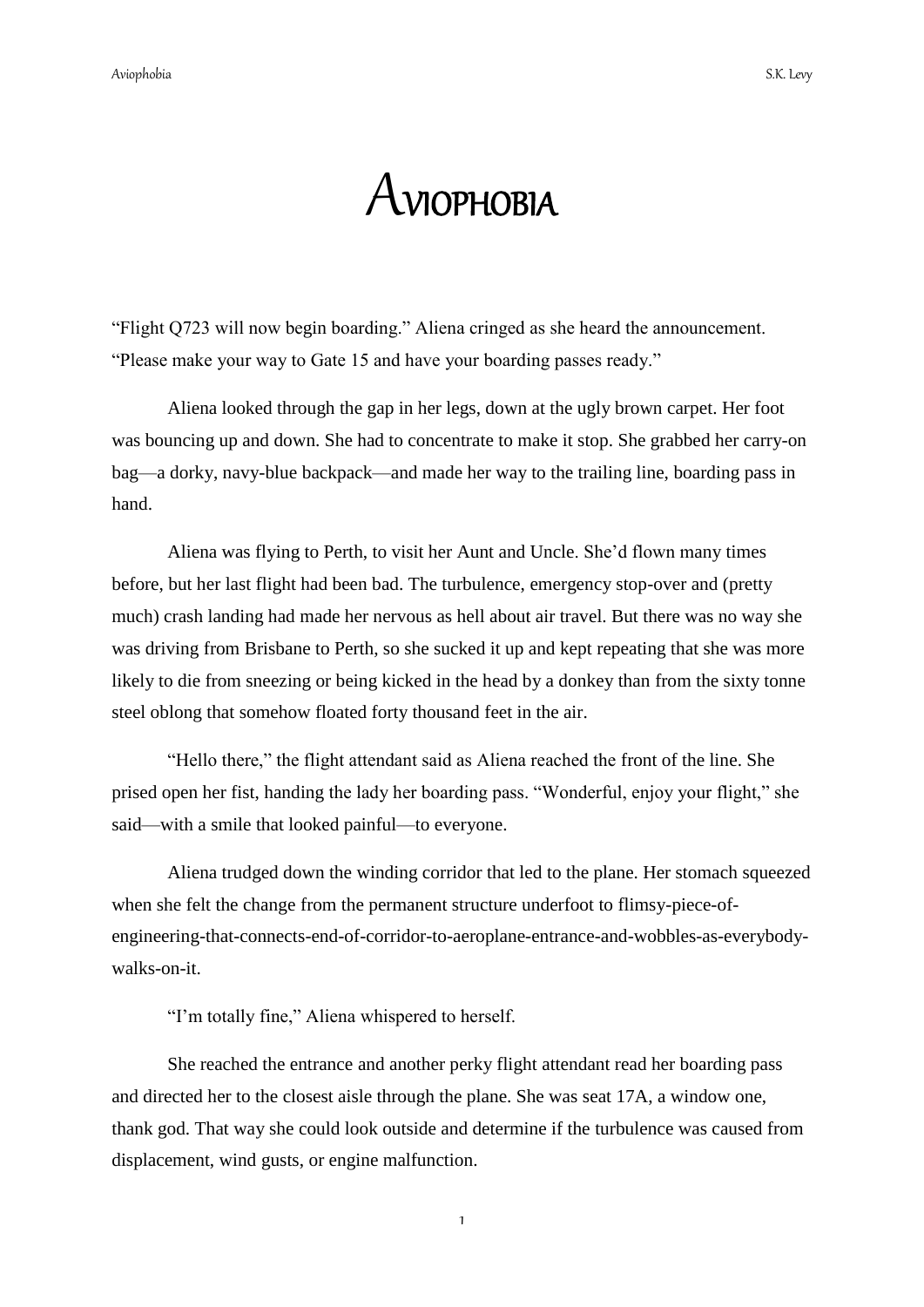She was the first person who had arrived at her three seat section, so had no difficulty sliding into her place. She put her backpack under the seat in front, extracting her earphones first. She then buckled up, navigated through her phone to the playlist she"d made for the flight, inserted her earphones and pressed play. Glass Animals' alternative sounds filled her head, clouding her fear. She closed her eyes and took deep breaths; in and out.

"Argh!" she yelped, clutching the right side of her face.

"Oh my god, I am SO sorry," someone said, although it was hard to discern through the music. Aliena ripped out her earphones. She wasn"t angry, just shocked. "Are you okay?" the same person asked, placing his hand on her shoulder in an apologetic gesture.

"Yeah, I"m alright," Aliena replied, somewhat dazed—and not by the face-hit. "I just had my eyes closed, so I didn't see you."

"I climbed over the guy on the aisle seat"—he rolled his eyes and looked over his shoulder at the boulder-sized man seated on the end of their row—""cause I didn"t really want to make him move, and my bag fell off my shoulder and, uh, hit you in the face."

Aliena smiled. "Understandable," she said, nodding to the man occupying the aisle seat. And part of the middle seat, too.

The guy smiled back and removed his hand from her shoulder. Aliena absently adjusted her jacket, he"d pulled it down a little, but it hadn"t bothered her. She watched as he sat and placed his bag under the seat in front of him. It was a much cooler backpack than hers.

"I really like Glass Animals too," the guy said. Aliena looked down at her lap, where the earphones were quietly, but noticeably, still playing her music. "You sure you"re okay?"

"Yep," Aliena replied. Her fear was creeping back after the bag/face distraction.

"You seem tense," he noted, his hazel eyes looked her up and down.

"I"m not a great flyer," Aliena admitted.

"Oh wonderful, so I"m stuck between someone who"s terrified of flying and, well..." he said, smiling and gesturing to the man next to him.

"Sorry," Aliena laughed. This guy was good at taking her mind off impending death.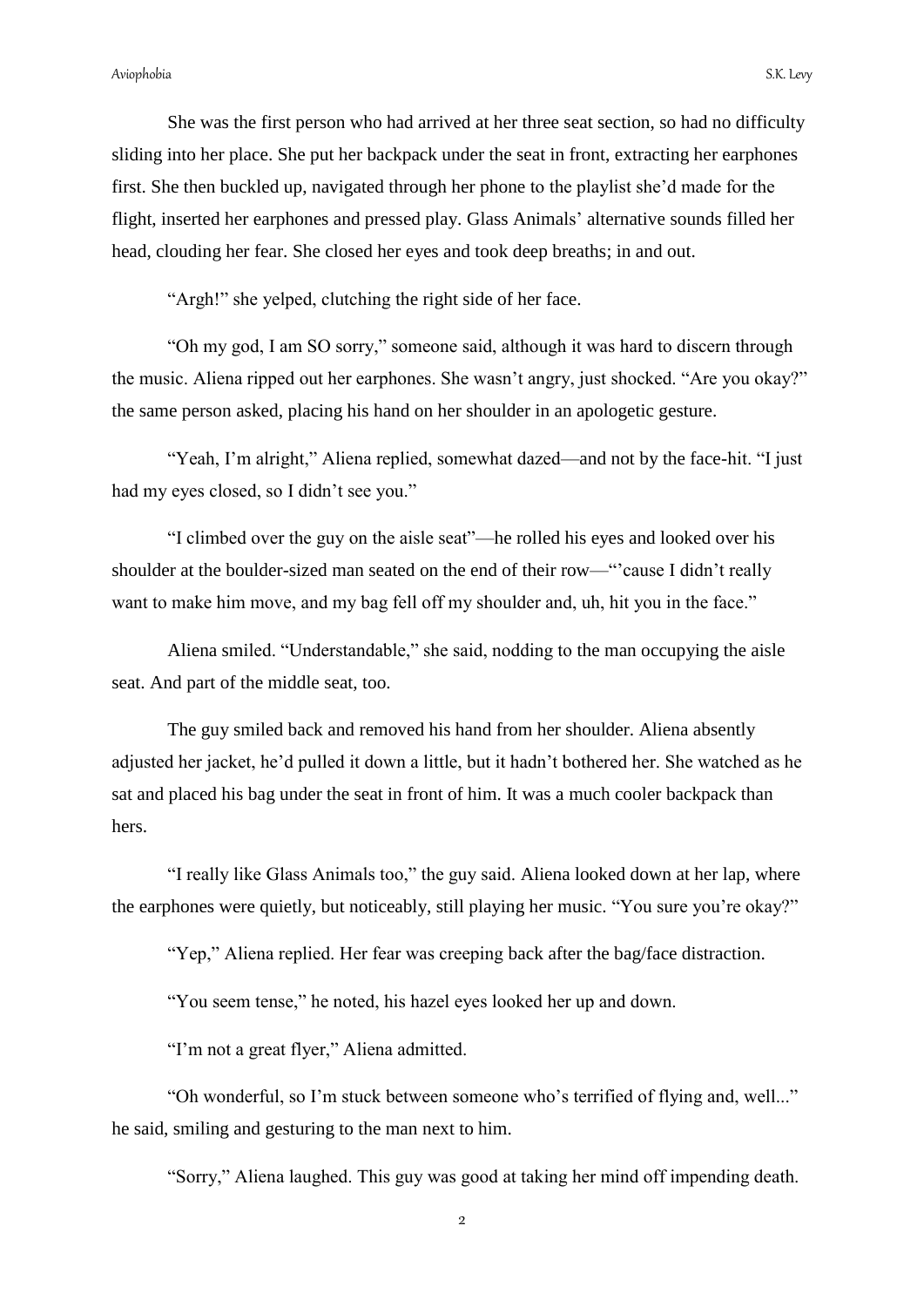"I'm Tai." He held out his hand.

"Aliena." She shook his hand—he had a firm grip. That pleased her. She hated it when guys deliberately softened their grip so they wouldn't 'hurt' the girl with whom they were shaking hands. It was such a turn off.

"That's an interesting name?" he said, his intonation rising to form a question.

"I could say the same for you," Aliena replied.

He smiled. It was a lovely smile. Warm, inviting... like hot chocolate fudge over icecream.

"What can I say? My parents like Thai food."

Aliena stifled a laugh. The seatbelt sign lit up and *dinged*. The plane started to reverse and the flight attendants demanded everyone's attention for the in-flight safety guide of what to do in case the plane starts plummeting. She gripped the arm rests.

"So, Aliena, what"s the deal with your name?" Tai asked.

"Um." She was finding it a little hard to concentrate. She usually listened to every word the flight attendants said—a small superstition—but Tai was looking at her expectantly. "My parents love to read and one of their favourite books is *The Pillars of the Earth* by Ken Follett. One of the main character's names is Aliena."

"It rolls off the tongue nicely," he said, winking at her. "Aliena."

"Thank you," she mumbled, turning and looking out the window. They"d reached the runway and were idling, waiting to be given the go ahead to roll forward, swivel, accelerate and take off. She readjusted her seatbelt and went to put her earphones back in but Tai asked her a question, stopping her midway.

"How old are you?"

"Seventeen." She pressed stop on her phone, switching the music off, not wanting to seem rude. "You?"

"Same." He grinned.

"Cool," she said, feeling her cheeks heat up.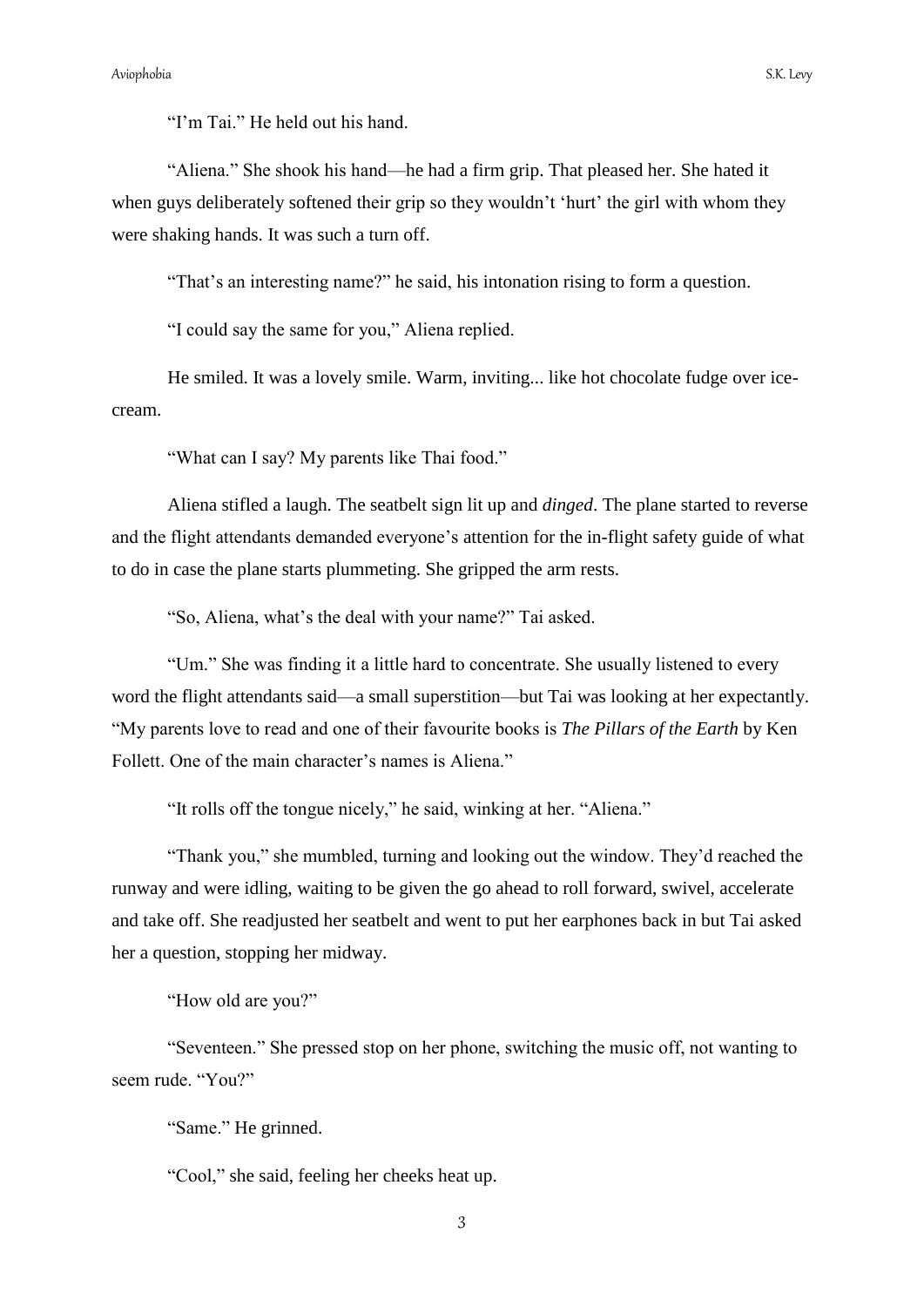"Cool," he agreed. The plane moved and began rolling onto the runway. It swivelled around. "Take off time"

"Urgh," Aliena groaned. She felt sick. Take off and turbulence were the worst.

"Hey, it'll be alright," Tai assured.

The plane lurched forward, accelerating quickly. Aliena gripped the arm rests harder. She wished she had her music to distract her. She laid her head back on the head rest and looked out the window.

"Don"t you love the sucking feeling?" Tai said.

"What?" Aliena answered, her voice breathless from stress.

"The feeling of being sucked back into your seat, like we are now, from the speed."

"Not really."

"You need to embrace it then," he said. He placed his hand on top of hers as the wheels left the ground. Aliena immediately turned her head to face him. Their eyes met. "Sorry," he said, removing his hand from hers after a protracted moment. "Just looked like you needed a distraction."

"It helped," Aliena admitted.

"Well I suppose I could provide you with some in-flight entertainment to help take your mind off dying." She laughed at him. He was easy to be with. And to look at. "Tell me something about yourself—something interesting, that people wouldn"t assume."

"Uh, sure," Aliena replied. She"d been expecting something more usual, like "why are you flying to Perth?" Regardless, it was a good question. It"s funny how questions themselves give away so much about a person. "I don"t think I look cool at all, and I don"t think I look that nerdy either. But I"m in the chess club at school. I kick arse at it too."

Now it was Tai"s turn to laugh. "I did not figure you for a chess girl, I am pleasantly surprised. But, on the contrary, Aliena, cool is in the eye of the beholder, and I think you look *sub zero*."

"*Mortal Kombat*?" Aliena inferred.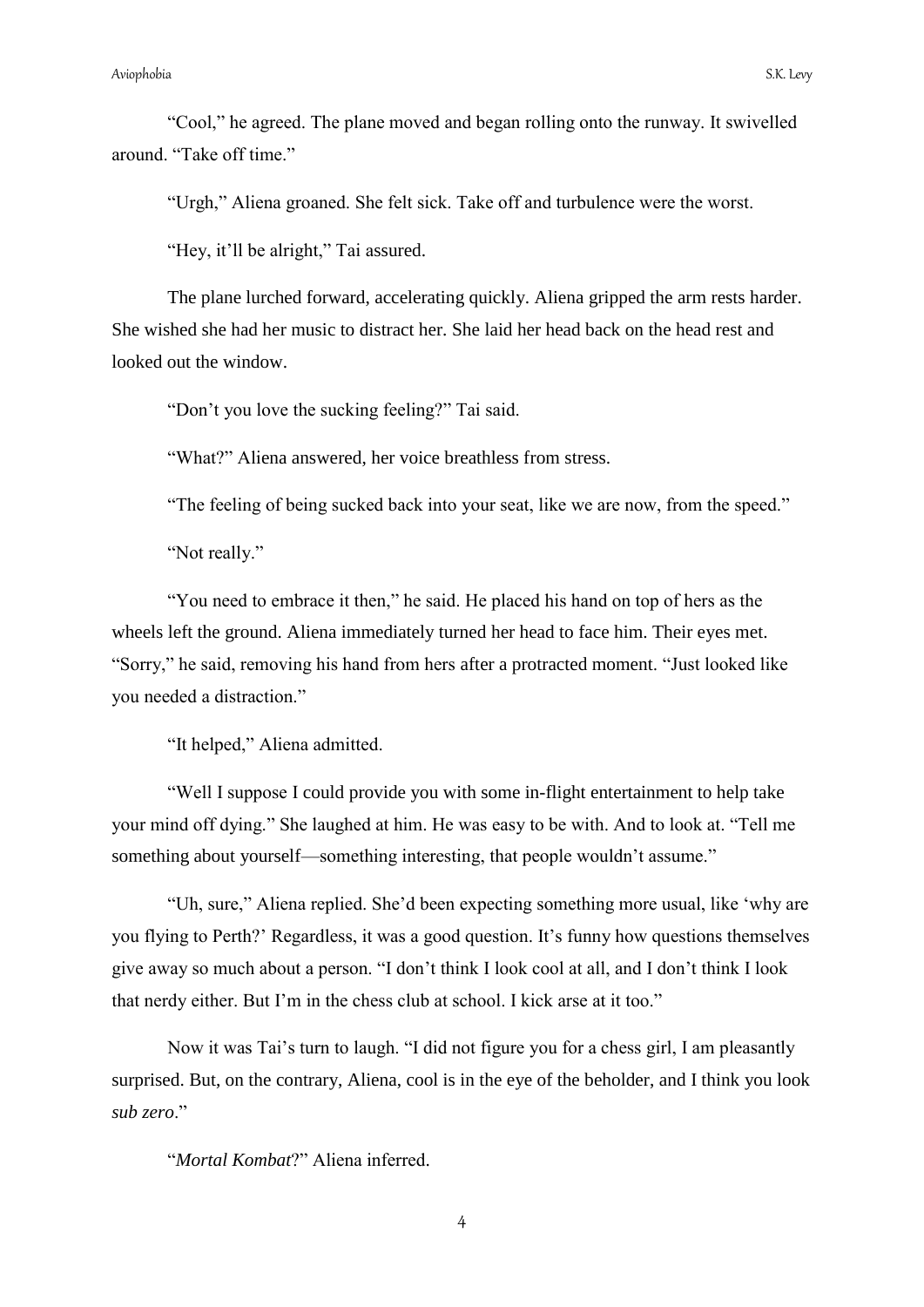"You. Did. Not," Tai said, literally turning his whole body towards her.

"My brother and I play it—he"s really into computers and stuff," Aliena provided.

"I cannot believe you picked up on my *Mortal Kombat* implication. Your turn."

"For a question?" Aliena asked.

"Yep. And I want a good one," he said, relaxing back into his seat.

Aliena thought. She couldn"t ask him anything mundane. She wanted to reveal something about herself with her question, the way he had with his.

"You're awfully friendly, and considering I'm a complete stranger and know nothing about you, I think I"d like to know how you would kill someone, if given the choice?"

He looked at her, his face blank. "What?"

"I"ve read a lot of books, and the friendly ones are always the serial killers."

He burst out into restrained laughter—restrained because they were on a plane—he obviously found the question very amusing.

"So just in case I"m a whacko, you"d like to be prepared by knowing how I"d off you?"

"That's the gist of it," Aliena said. "But also, because I'd like to know if you're an emotional or logical thinker."

"How can you tell by that question?"

"Answer and I"ll tell you."

"Hmmm," he pondered. His jaw jutted forward, it was very defined. Aliena looked over his face from the profile position he"d provided. His nose was straight and in proportion with the rest of his features. His hair was dark brown. It was straight, but the type of haircut made it look thicker than it probably was, shorter on the sides than in the middle. Aliena had seen all the boys at school adopt this new style. It suited some better than others. It suited Tai very well. He suddenly turned back to her, the whites of his eyes were bright.

5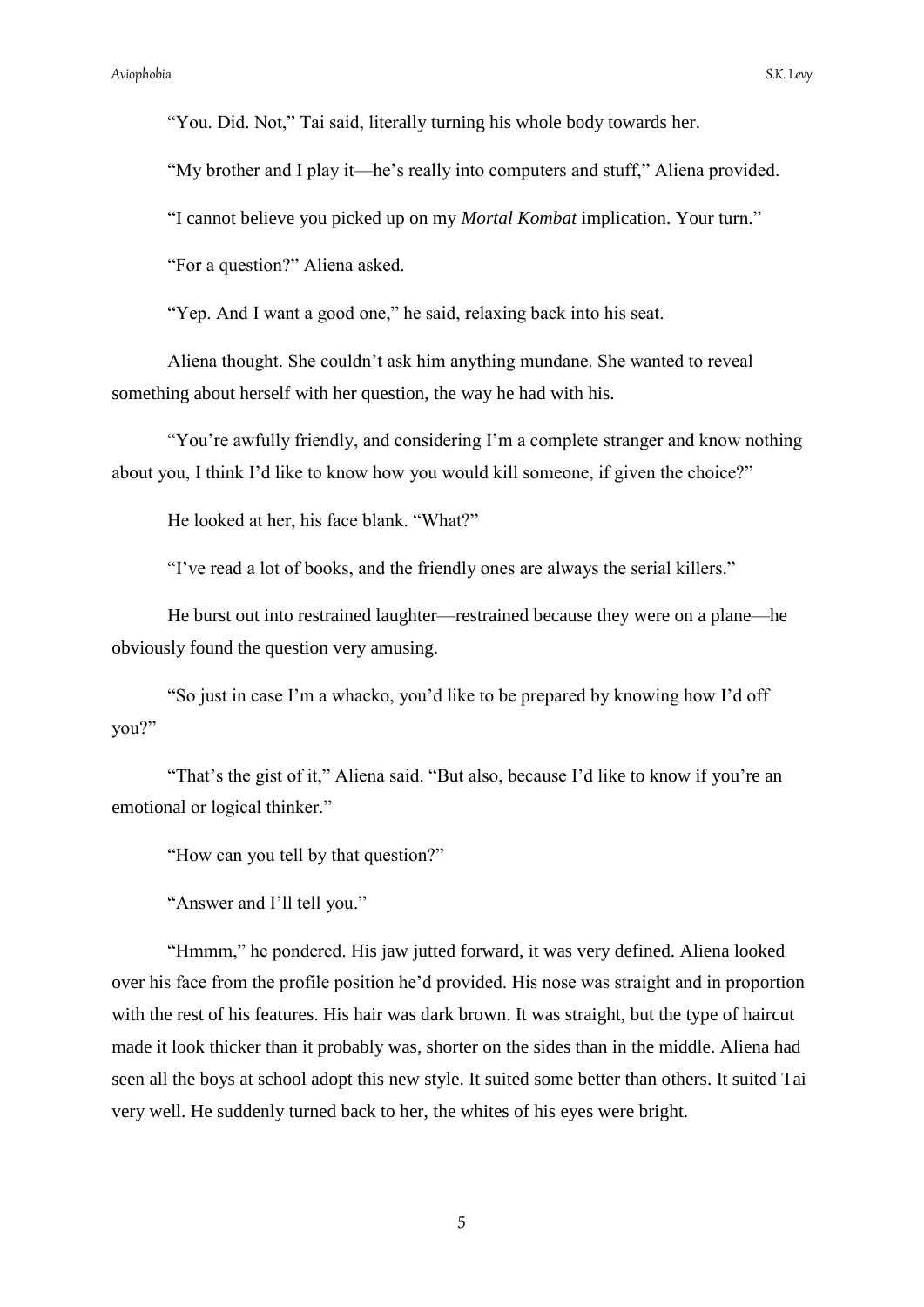"I think that I would like to stay out of gaol for as long as possible, so, hypothetically, if I were a serial killer and had a choice of how I would end my victims' lives, I would knock them unconscious—with a cricket bat—and then euthanise them with some sodium pentobarbital that I stole from the vet I currently work at after school. Then I"d get a massive plastic bucket, put the body in it and pour hydrochloric acid all over it so that the body dissolves. I'd burn the cricket bat." He raised an angular eyebrow at her. "That was a weird question. I'm starting to think you might be the serial killer here."

Aliena went red. She knew as soon as she"d said it that it was the worst question ever. And she'd asked it to the best looking guy she'd ever seen. Urgh.

"I'm sorry, it was stupid, I'll shut up now," she mumbled.

"Hey, I was only kidding," Tai said, his tone soft.

"It was weird," Aliena said. "Very bad first impression."

"You did say that it was to test my response, though?"

"Yeah, I'm reading a book at the moment—a crime fiction, it's my favourite genre and the detective just explained to his side kick that if a person kills by say, stabbing, asphyxiation or bashing to death, that represents an emotional kill. That could be linked to the situation, like a person finding out their partner is cheating on them, or it can be due to the person"s underlying characteristics, whether or not they are an emotional person. It"s the same with logic. Poison and shooting, they"re quick forms of killing. They"re methodical and leave the least amount of evidence. You chose poison, and you thought about it in a logical sense of what would keep you out of gaol. You didn"t revert to emotions and think about someone you hate, and wonder how you would like to kill them. So that tells me you"re fairly rational and don"t let your emotions control you."

"You know what?" Tai asked.

"What?"

"You are a very interesting person. And I do not believe you are a serial killer anymore."

"Oh, well, that"s good, thanks."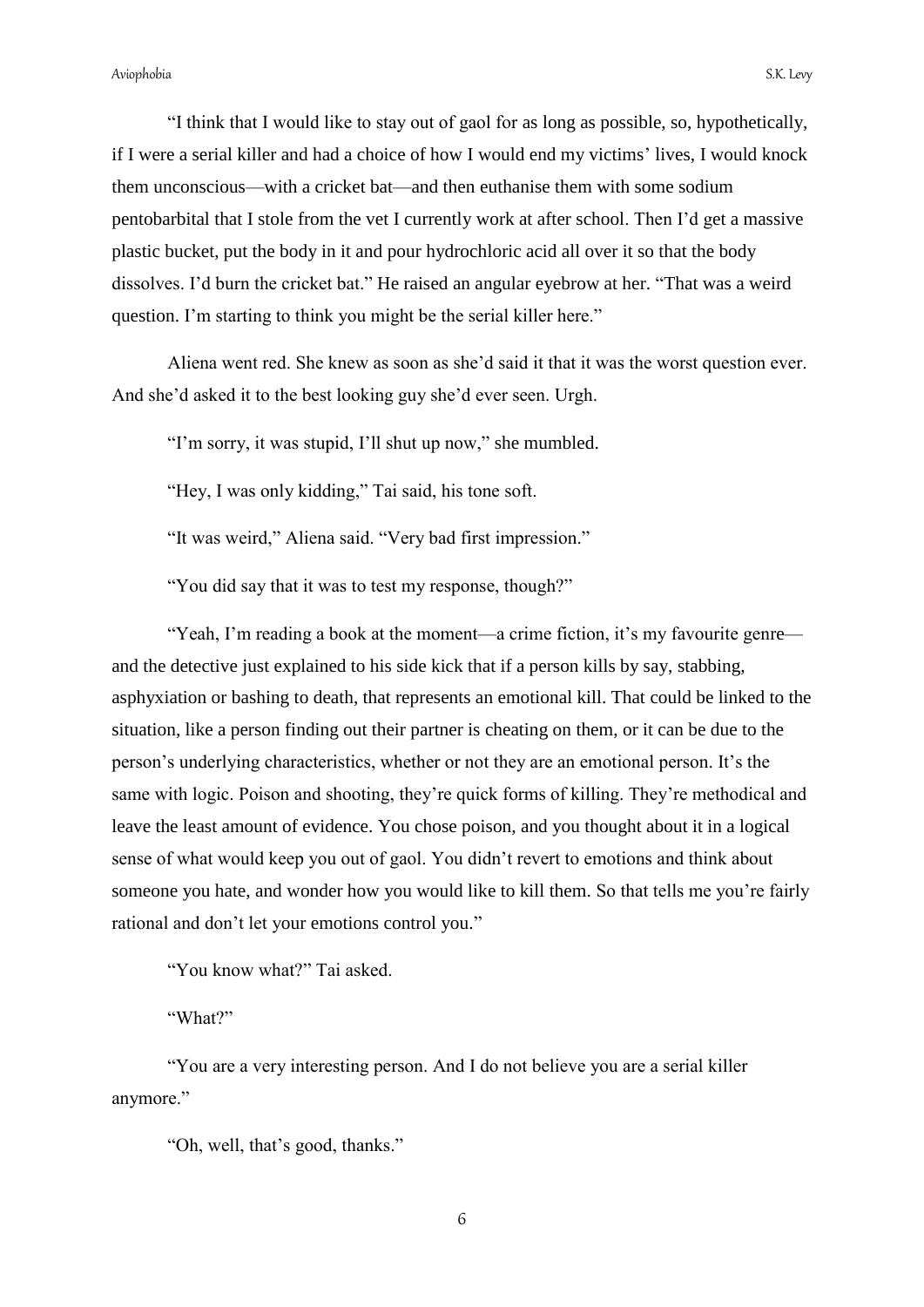"So I"ve learnt that we are the same age, you and your parents like to read, you have ah-maze-ing taste in music, play the coolest video games ever, hate flying and like learning about how and why people kill each other. Quite productive questions I think."

Aliena giggled. "Yep, and I"ve learnt that you"re very good at in-flight entertainment and are a logical person who works with animals."

"Yeah, animals, man, they"re my passion." He tilted his head toward her, their proximity dwindling to a mere thirty centimetres. "Plus, working with puppies and kittens makes me about ten points hotter." He winked and then laughed, making it clear he wasn"t being serious. Although Aliena begged to differ. "So, crime, hey?"

"Yeah, I find it fascinating. It's what I want to do."

"What exactly? Like, tag and test serial killers?"

"No!" she blurted out, laughing. "I want to"—turbulence—"I, ah. Sorry."

"Look at me," Tai instructed. She did. "Now, that grip you"ve got on the arm rest is very impressive, but the chair really hasn"t done anything to you, has it?" he asked, but before Aliena could shake her head, he answered for her, "No, it hasn"t. So I"m sure it"d appreciate it if you loosened your choke hold."

He was doing an excellent job of making her smile. Even though her breathing was still double speed and her heart was pounding, she listened to him and loosened her grip. She didn"t let go, but the blood flowed back into her white knuckles.

"I don"t like it," she said under her breath.

"Turbulence?" he asked. She nodded. "Just think of it as a ride on a magic carpet through the clouds, Princess Jasmine, that"s all it is." Aliena raised her eyebrows, not in an incredulous manner though. "You"re like an Aussie Princess Jasmine," Tai reiterated. "Long, dark hair, chocolate eyes, tanned. You're even wearing a blue top."

"Um, thank you," Aliena said, feeling very flattered. The turbulence had stopped. She hadn"t even noticed. Tai was good.

"So, you were saying?" he reminded.

"I can"t even remember what I was talking about."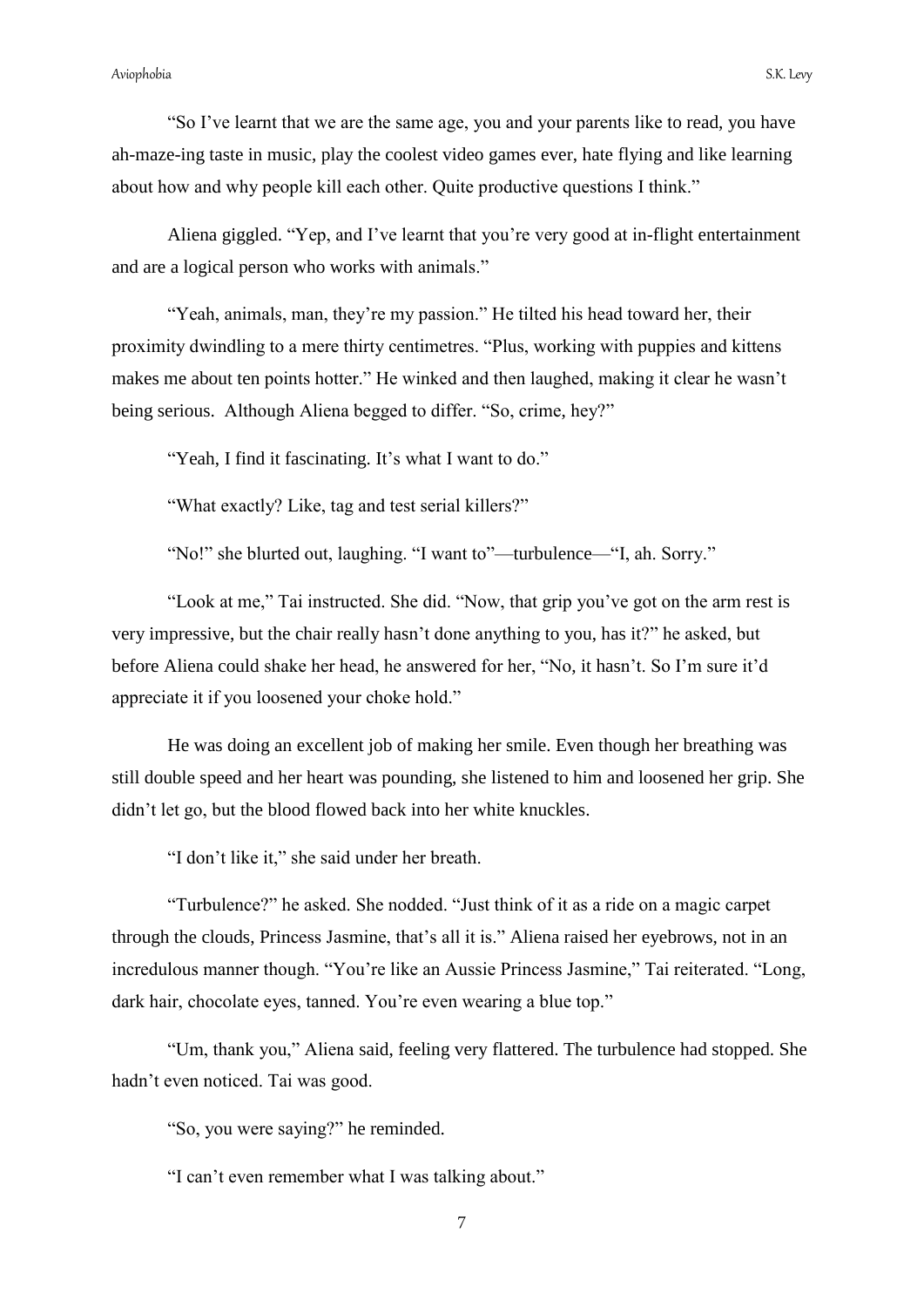"It was what you want to do, with crime as a career."

"Oh yeah, good memory," she commended. He looked pleased at the compliment. "I haven't looked into it too much but maybe a forensic scientist."

"Science and chess, you are an undercover nerd, aren"t you?" Tai teased.

"Yep," Aliena grimaced.

"Believe me, I am finding you fascinating." His lips pulled up into an innocent grin. "What is your favourite sound?" he asked. "Not song or music, just *sound*."

"I like to swim, I"m not fantastic, but I train regularly. I love the sound of the pool water rushing over the grates."

"Damn, I had my money on the sound of you knocking someone"s chess piece off the board when you win. A nice wooden *clink* symbolising you owning their arse."

"That is a good sound too." Aliena shook her head at him in amusement. She figured it was her turn and had already thought of another question. One that was less homicidal. "Say you had the ability to pick your age for one week. How old would you choose to be?"

He answered faster than she had anticipated. "I"d be ten for sure."

"How come?"

"I believe it is my turn now," he said, smirking at her, but his eyes held a trace of sadness. She didn"t push for information. She wanted him to keep talking. She could see the flight attendants making their way down the aisles with dinner. The smell had wafted towards them. "Your ultimate pizza."

"Hungry?" Aliena asked, inclining her head to their approaching dinner.

"How'd you guess?"

"Well, the pizzas an easy answer," Aliena said. "Crust have this awesome vegetarian supreme."

"So no meat?"

"No, I'm not vegetarian, but this is so good."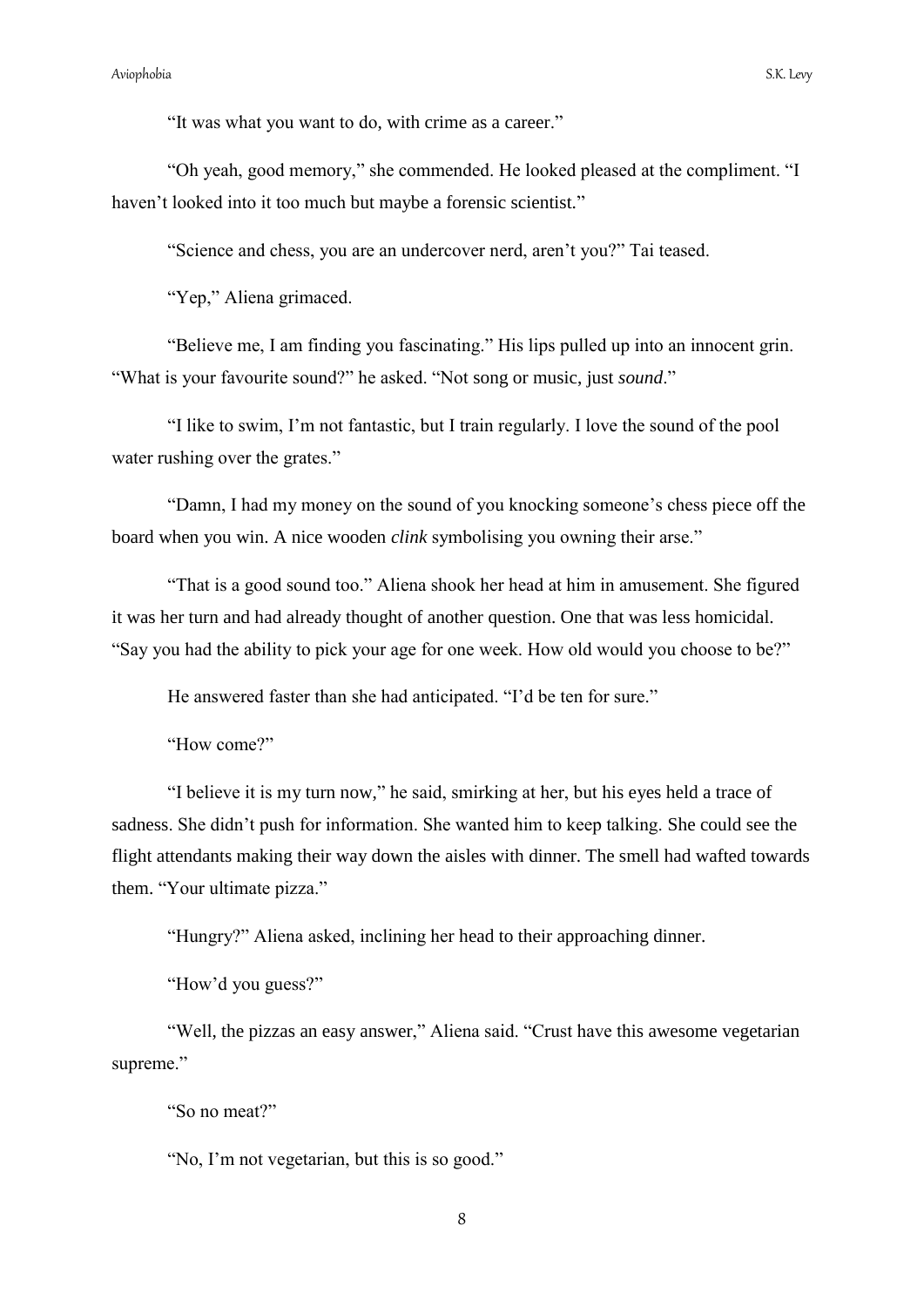"Tell me about this vegetarian pizza blasphemy."

"It"s packed with toppings and has heaps of cheese and sauce and this amazing basil aioli," Aliena explained.

"Barbecued chicken all the way," he rebutted.

"Such a cliché choice,"

"Chicken, cheese and barbecue sauce equals ambrosia."

The flight attendants had arrived and asked which meal they would each prefer. Aliena chose the mushroom risotto.

"Do you think we"re in the matrix?" she asked after the flight attendants had moved on.

"No. But either way, we wouldn"t know. If this was the matrix I"d be worried about their programming of how aeroplane food tastes. It would be overly generous of me to say this chicken tikka masala is mediocre."

"Mine isn't much better either."

At the same time, they looked over at the large man beside Tai.

"Wouldn"t pick it from that one, hey?" Tai said, hooking his thumb over his shoulder at the man hoeing into his food.

Aliena cracked up. Unfortunately she was chewing her risotto and a piece of rice flew and lodged in the part of her nose that joins up with the throat. She started coughing. Her eyes began to water. "Ah, it hurts," Aliena said, crying and laughing at her predicament.

"The most unfortunate thing about this situation," Tai started saying, "is that you"re trapped in this seat and cannot go to the bathroom to dislodge the risotto." His voice quavered as he spoke, holding back his laughter.

After the flight attendants had returned and collected the rubbish and left-overs Aliena proved Tai wrong. She stood and politely asked the man on the aisle seat if he might move so that she could use the bathroom. He was nice enough about it. Tai followed her to the back of the plane.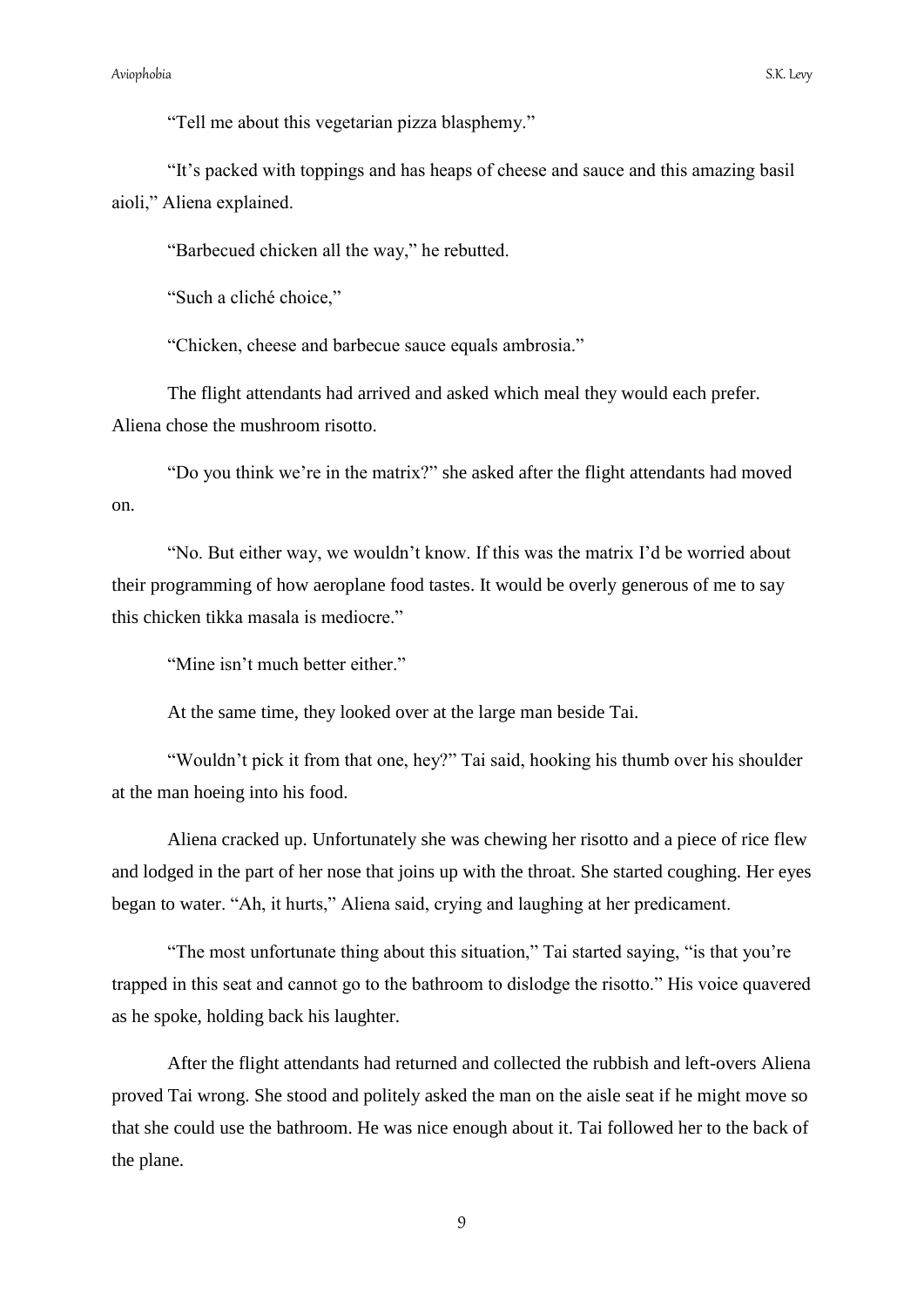Aliena managed to cough up the piece of rice, which was gross, but vastly preferable to having it stuck there for the next hour. She returned to her row, Tai and the other man standing and waiting for her to take her seat. She pulled her bag out and grabbed some gum, offering some to Tai, who accepted.

"You should probably mentally prepare yourself for this next question, it's kind of heavy," Tai warned.

"Duly noted," Aliena replied.

"Would you prefer to be a dragon or a unicorn?" he asked.

"And you said I was weird." Aliena smiled. "A dragon. Unicorns are great, but no one messes with a dragon."

"I would be a black dragon, I think," Tai considered.

"You would make a good dragon," Aliena praised.

"I know." Tai nodded to himself. "How are you going to top that one?"

"Okay, forgive my ignorance, but seeing as you work with animals, what"s the difference between a llama and an alpaca?"

"Oh, Aliena, do I have some enlightening Camelid facts for you."

"Camelid?"

"The alpaca and llama belong to the Camelidae family i.e."—he actually said i.e.— "camels. They differ from ruminants, think sheep and cows, but are still similar. Basically, llamas are bigger, they don"t produce as much fleece "cause they were originally bred to be pack-carrying animals, whereas the alpaca was bred purely for its fleece."

"Mr. David Attenborough over here," Aliena said.

Tai brushed off his shoulders. "Yeah, I"m a biology freak."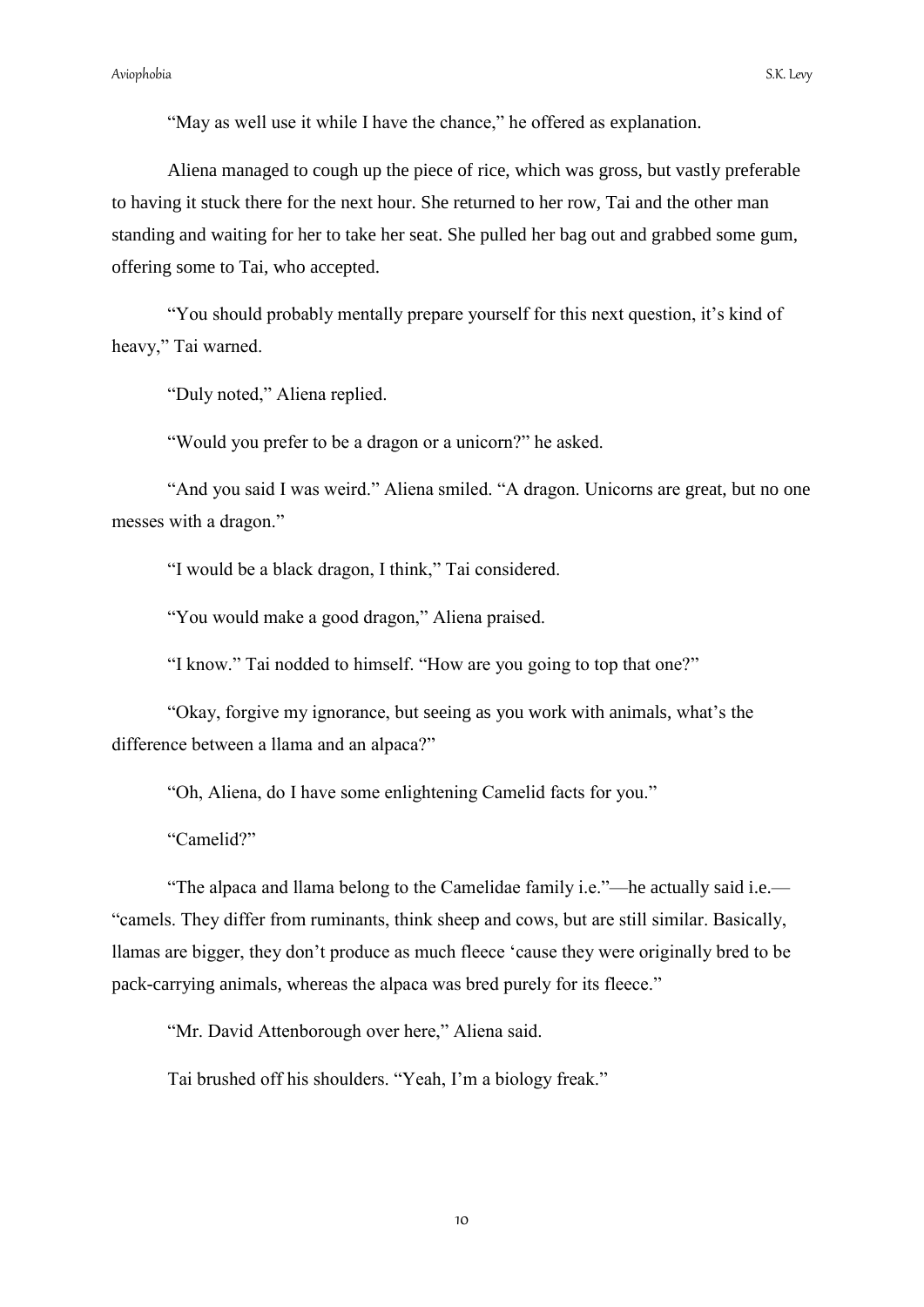"You"re really interesting," Aliena admitted, looking away from him. The seatbelt sign lit up again and at the *ding* Aliena quickly buckled up. She could feel their descent beginning. Again, her hands latched onto the arm rests.

They were quiet for a while, but it was a restful silence. As they neared the earth, the turbulence returned. It wasn"t awful, but it still made Aliena very nervous.

"Look," Tai began. Aliena turned to face him. "I was just wondering, say... if you had one shot? Or perhaps, one opportunity, might sound better, to seize everything you ever wanted in, like, one moment, would you want to capture it? Or maybe you'd just let it slip?"

Aliena knew this wasn"t a question. She grinned. "Yo," she said and then continued with the first verse.

"Hell yeah!" Tai said, his voice exultant. He joined in.

Aliena knew he was doing it to take her mind off the turbulence and landing. But she loved this song and knew every word. She couldn't wipe the smile off her face and didn't notice her grip loosen on the arm rests as they continued rapping Eminem"s *Lose Yourself*.

"BLAOW!" they said in unison. As they did, the plane touched down. Aliena giggled and they both laid their heads back on the head rests. Aliena felt relieved. But also upset that her time with Tai was now at an end.

"Thanks, Tai," she said.

"No worries. Eminem"s the man."

They taxied back to the airport and once the plane had been attached to the flimsy portable corridor the passengers were allowed to stand and leave. Aliena and Tai walked to the baggage carousel in silence.

"Now we have the hardest question of all," Tai said as they waited for their bags to careen by.

"What's that?"

"Are you visiting or going home?"

"Visiting. I'm from Brisbane."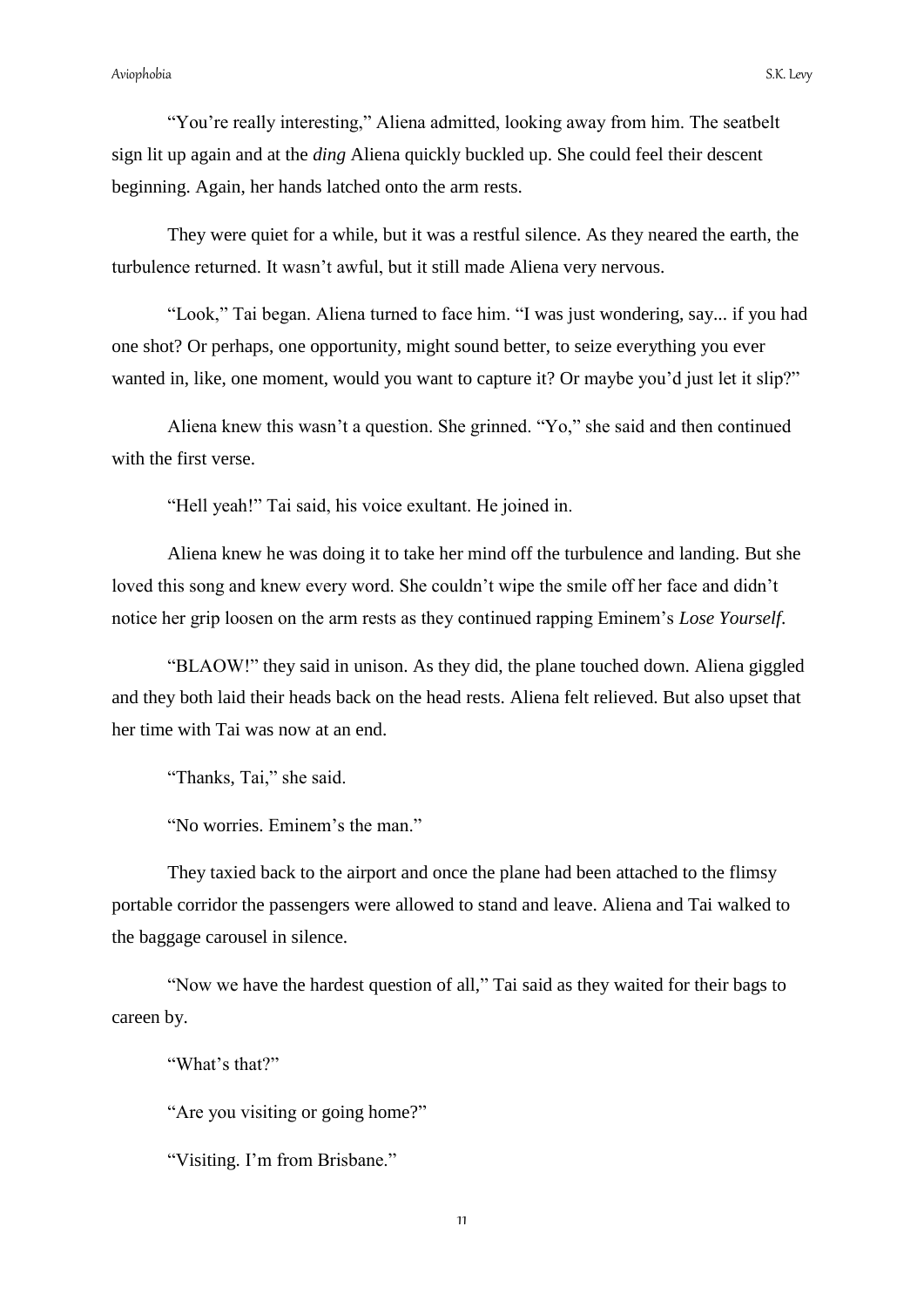"Alas, "twas only meant for one four hour flight, I am afraid. I"m from Perth." Aliena was surprised at how upset this made her. "Do you believe in fate?" he asked.

"Not really."

"Serendipity? Kismet? Destiny? No, scrap that last one, destiny is not a nice sounding word."

"No, I don"t believe in any of it."

"A scientist through and through, I see," he said, an impish grin curling his lips.

"Logic, Tai, just logic," Aliena countered, smiling playfully back at him.

She spotted her bag and walked forward to grab it. She liked that he didn"t offer to help. It wasn't rude, it was a silent statement of fact that he believed she was strong enough to handle her bag on her own. Not long after his arrived.

"Well I believe in something, whether it's any of those words I'm not sure, but I reckon I was supposed to meet you," he said as they made their way out of the airport, both heading in the direction of the public pick-up area.

"Why can"t we have just met because of coincidence? We both happened to book a flight on the same day to the same place and were randomly allocated seats next to each other?"

"Okay, so I might be a little biased, "cause I was sitting next to a morbidly obese dude whose sweaty arm I could not help but touch for the entire trip," he began. "Given that, it might have made me think you"re even more attractive than what you actually are—but I don"t think so. You"re super smart and funny and play *Mortal Kombat* for god"s sake." They"d reached the pick-up area and he casually dropped his bag and backpack to the ground. Aliena did the same. He then turned towards her and rested his hands on her shoulders. He was so familiar, so confident. "And, Aliena, you can"t tell me you don"t feel *this*, can you?"

Aliena could not deny that she felt the proverbial *this*. There was a current of electricity between them. Something that could only be felt by mutual consent.

"Yeah, I feel it," she said.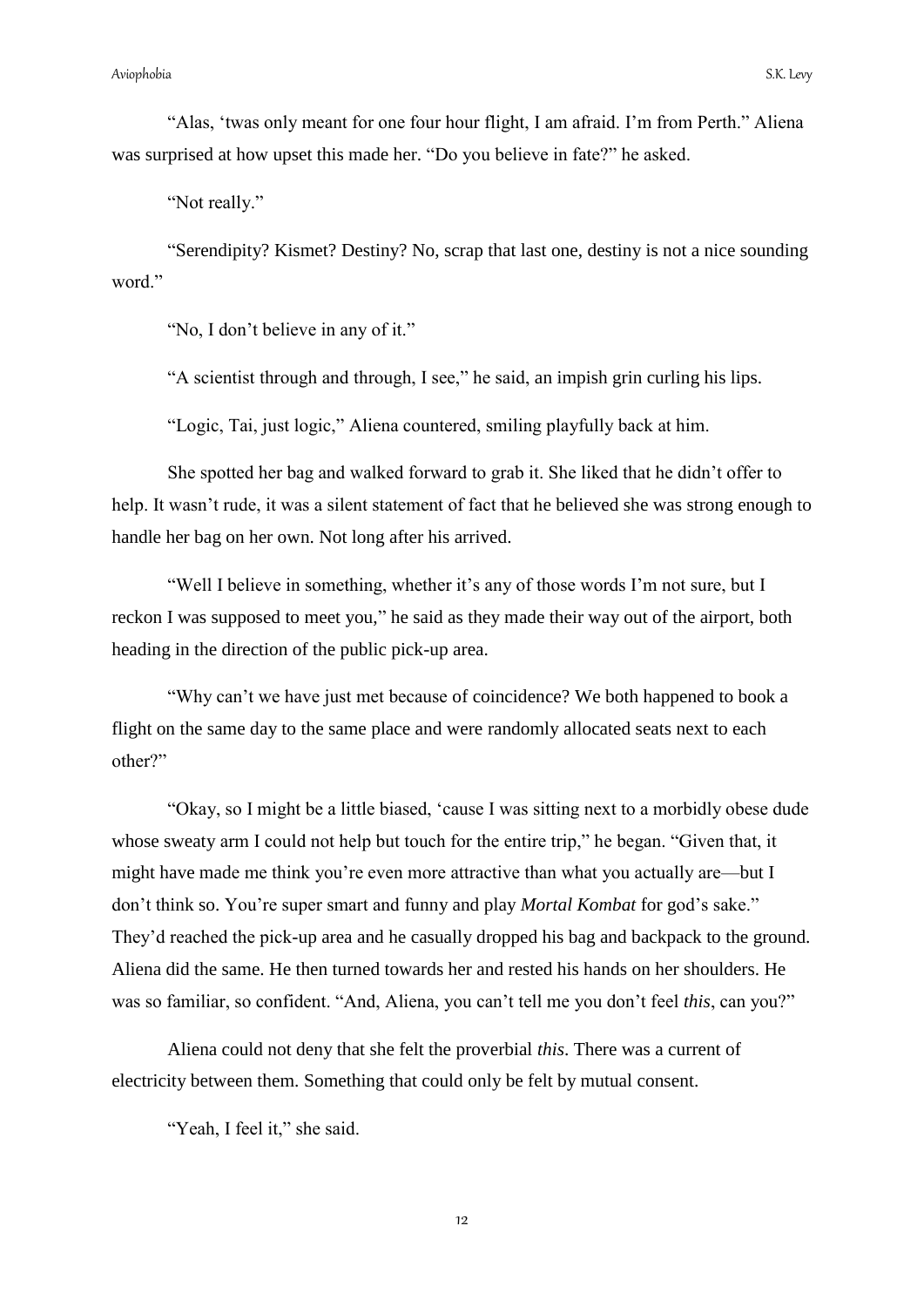"Then I guess it's a good thing that I just checked out the pad that my mum and I are moving into in Brisbane in a month."

"Huh?"

"My mum got a job in Brisbane—she grew up there but moved to Perth for my dad, who, for want of a better word, is a dick. Anyway, they split a while ago and mum's wanted to move back to her hometown but was having trouble getting a job as awesome as the one she has here."

"So, you"re going to move to Brisbane in a month?" Aliena asked, delight evident in her tone.

"Sure am."

"Can I say that makes me happy without sounding weird?"

"I think we crossed that bridge back at the "if you were going to kill me, how would you do it?' question."

"Yeah, most probably."

"Still believe it was just a coincidence?"

"Maybe."

"Aha! I have made you doubt yourself. That"s the first step to a girl"s heart right there."

"Oh, definitely," she joked.

"Just one last question, I promise."

"Shoot"

"May I have your number?"

"Of course." She put it into his phone.

"Well, Aliena, it's been real."

"It"s been real?" she repeated, the phrase seemed at odds with his personality.